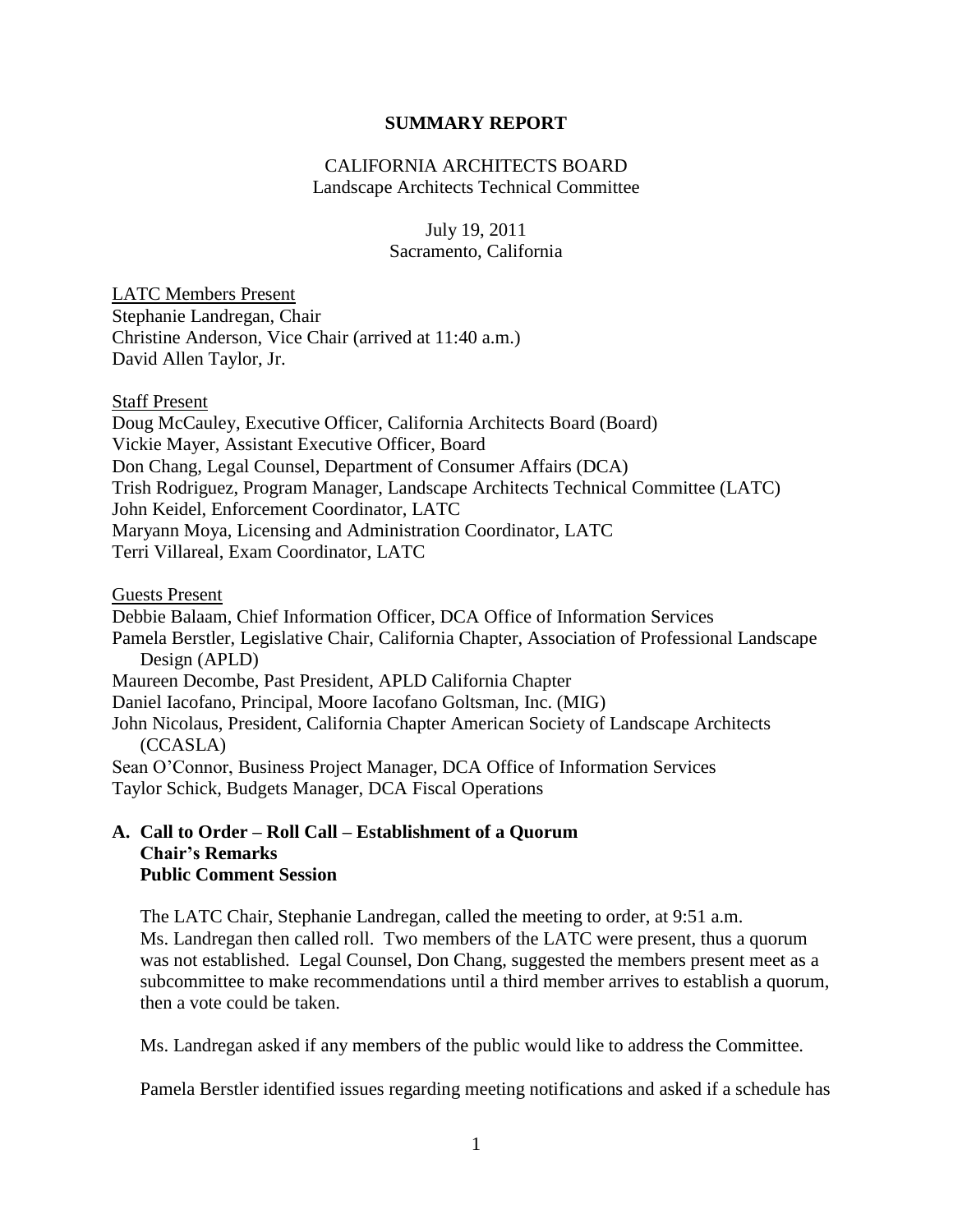been established for the remainder of the year. Ms. Landregan responded that there was confusion because the meeting had been rescheduled from Thursday to Tuesday, but dates have been set for the remainder of the year.

# **B. Approve January 26-27, 2011 LATC Summary Report**

Ms. Landregan suggested a change in the last paragraph of page 6 of the summary report to read, "Ms. Mozingo replied that she thinks it is more difficult for newly *graduated* landscape architects to get an entry level position..."

Ms. Landregan also asked for clarification regarding the motion on page 9, "Andrew Bowden moved to approve five years as the length of time to disclose citations listed on the LATC website." Ms. Landregan asked Trish Rodriguez if the vote was to approve the procedures even though the disclosure procedures could be changed at a later date. Ms. Rodriguez clarified that the vote was only to approve the *length of time* for disclosure of citations, not the procedures as a whole. After discussion with Ms. Rodriguez, Ms. Landregan suggested the summary report reflect that the LATC would have an opportunity to address procedures at the next meeting.

Mr. Chang recommended approval of the minutes with the proposed changes.

**David Taylor moved to approve the January 26-27, 2011, LATC Meeting Summary Report with the discussed changes.** 

**Stephanie Landregan seconded the motion.** 

**The preliminary vote was 2-0 in favor with the final vote pending a quorum with the arrival of a third Committee member.**

## **C. BreEZe Presentation**

Debbie Balaam presented DCA's BreEZe project overview. She advised BreEZe will serve as an integrated licensing and enforcement solution to replace several legacy systems such as Consumer Affairs System (CAS) and Applicant Tracking System (ATS), as well as the iLicensing and Complaint Resolution Information Management System (CRIMS) projects.

Ms. Balaam stated that BreEZe is designed to be highly configurable to adapt to each of DCA's license types and each board/bureau will have control over their respective configuration. She explained BreEZe is advantageous in several ways. For example:

- 1. DCA staff will receive pre-screened applications as the system will prompt the applicant to make changes at the time of submission;
- 2. Applicants will be able to attach electronic copies of supporting documents online, thereby streamlining the entire application process;
- 3. Each license type will have its own automated workflow stream configurable by license type, resulting in an estimated 15-20% reduction in processing time; and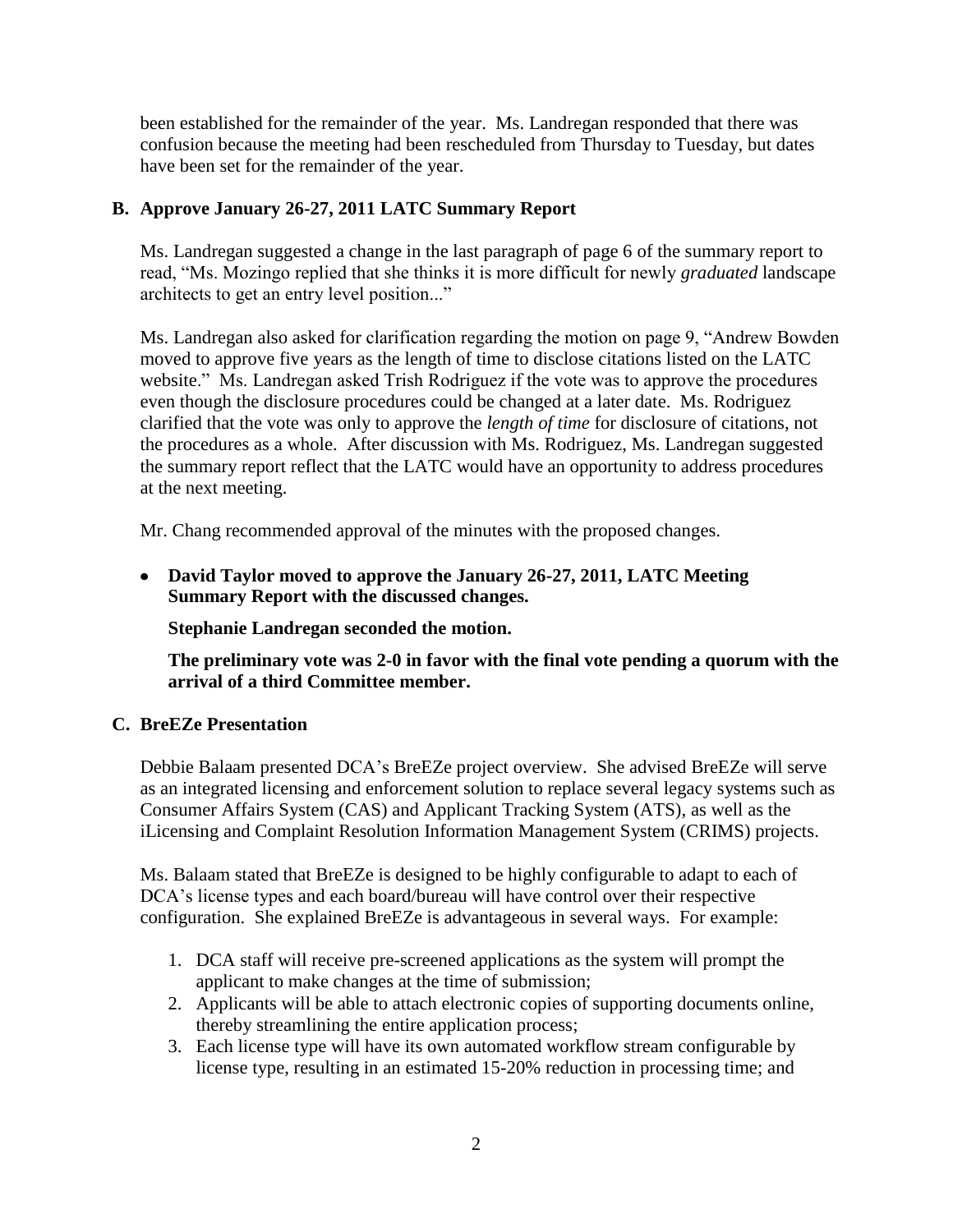4. Links can be established if an applicant has more than one license type, e.g., an applicant who holds landscape architect and contractor licenses, adding transparency for enforcement activity.

Ms. Balaam covered the costs of the BreEZe project and noted that DCA was successful in negotiating a reduction in the final cost significantly from the original bid. She advised payment to the contractor, Accenture, will be made in installments over five years and will be dependent upon successful deployment (costs of the BreEZe project will not be passed on to the individual licensees, rather to the boards and bureaus).

She further explained that the implementation of BreEZe will occur in three phases: July 2012, February 2013 and September 2013, which the Board and LATC are scheduled as part of the third and final phase.

Sean O'Connor covered customer service attributes of BreEZe including the ability for licensees to check the status of their application/renewal online, thus reducing telephone calls between applicants and DCA offices. He added that the public can also check the status online of complaints filed with the DCA against a licensee.

Ms. Landregan asked if the LATC will be required to append information to existing data in order to meet the new system requirements. Ms. Balaam responded that it may be necessary in order to populate the extended data range that BreEZe is designed to accommodate.

### **D. Review and Approve Fiscal Year 2011-12 Strategic Plan**

Daniel Iacofano facilitated the review of the draft 2011 Strategic Plan and indicated that strikeouts and underlined text identified the changes that were made from the prior plan to the current proposed plan. The members reviewed the draft plan, including the objectives and target completion dates, and made minor edits.

Ms. Landregan asked for public comments. Ms. Berstler asked if the task force described under the Professional Qualifications goal, page 17, objective #7, "Appoint and convene a task force to address Landscape Architecture/APLD/Residential Designer issues, including BPC section 5641," would include members of the LATC only or others. Ms. Landregan replied that the task force may include the LATC Chair or Vice-Chair, a past LATC member, and CCASLA and APLD members.

Mr. Chang recommended approval of all changes.

**David Taylor moved to approve the Fiscal Year 2011-2012 Strategic Plan with the recommended changes.** 

**Stephanie Landregan seconded the motion.** 

**The preliminary vote was 2-0 in favor with the final vote pending a quorum with the arrival of a third Committee member.**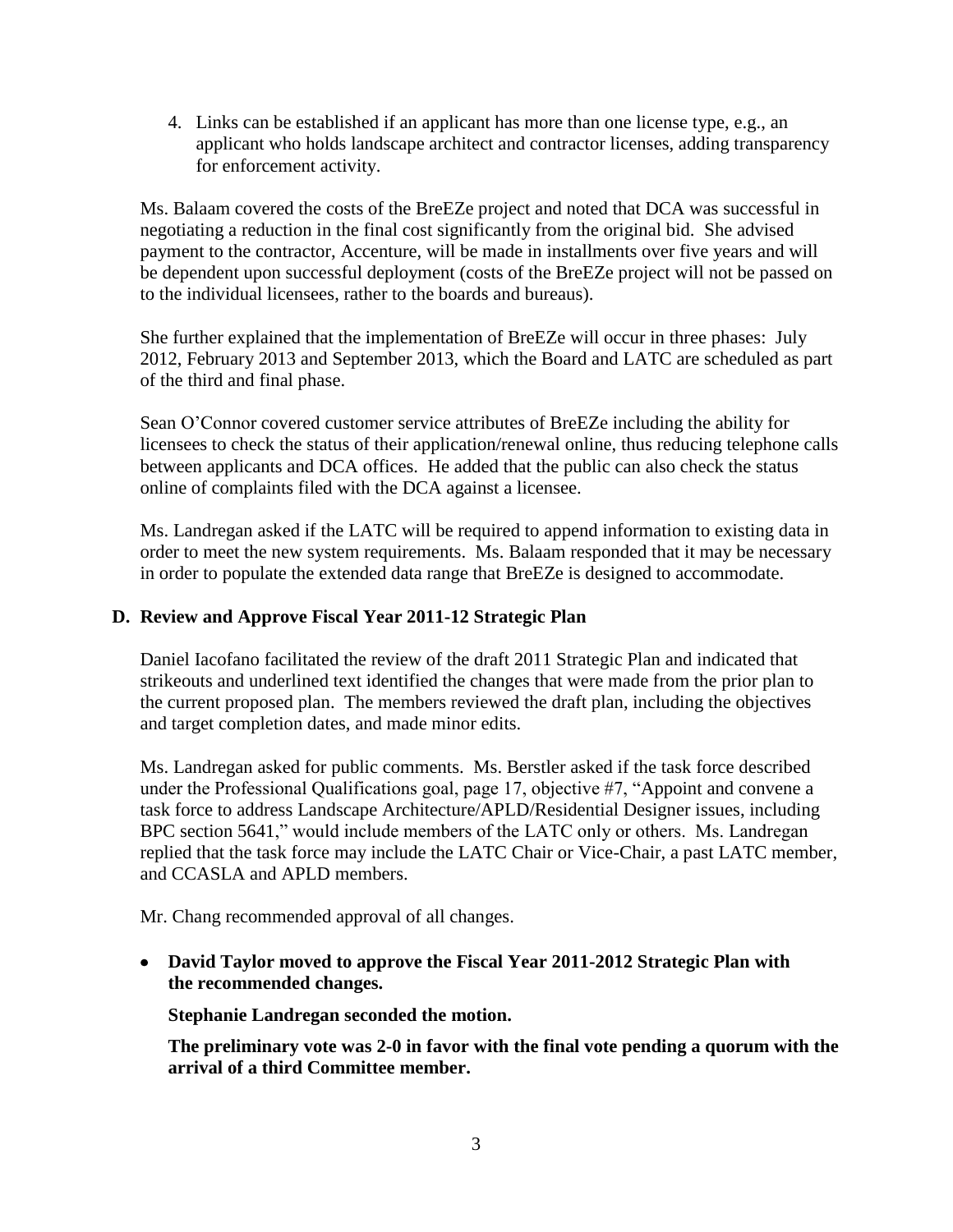#### **E. Program Manager's Report**

Ms. Rodriguez presented the Program Manager's Report. She informed the Committee that two employee vacancies have been filled. She introduced John Keidel, Enforcement Coordinator, and Maryann Moya, Licensing and Administration Coordinator. Ms. Rodriguez stated that she is still recruiting for the Special Projects Analyst position.

Ms. Rodriguez provided a status update on outreach. She distributed results from the LATC Student Outreach Survey conducted during visits to seven colleges from November 2010 through April 2011. Ms. Rodriguez stated that based on survey results, the LATC may want to make changes/updates to the PowerPoint presentation before the next round of college visits. She advised that due to travel restrictions, outreach efforts may be affected, especially for the community college programs. Ms. Landregan suggested that staff who will already be in San Diego to attend the October 27, 2011 LATC meeting, perform outreach at the three area community colleges. She also recommended that staff plan the outreach visit at NewSchool of Architecture & Design and invite students and directors of the nearby programs to attend.

Ms. Rodriguez stated that due to vacancies, some objective target dates have been extended and several items on the Program Manager's Report have been postponed.

Ms. Rodriguez distributed Enforcement Statistics by Fiscal Year. She reported that complaints in FY 2010/2011 returned to average levels after a rise in complaints during FY 2009/2010.

## **\*A. Call to Order – Roll Call – Establishment of a Quorum**

Member Christine Anderson arrived at 11:40 a.m., thus establishing a quorum.

#### **\*E. Program Manager's Report**

Ms. Rodriguez addressed the report on the California and national Landscape Architect Registration Exam (LARE) historical pass rates, which was distributed as part of the meeting packet. She advised that exam section titles were added to the report as previously requested.

Ms. Rodriguez advised that CLARB held a webcast meeting the previous week to plan communicating exam changes to candidates during the transition period. She stated that CLARB will announce the changes via various websites and social media outlets.

#### **F. Update on Sunset Review Report - Senate Bill 543**

Doug McCauley updated the Committee on Senate Bill 543 which would extend the sunset date for the Board and the LATC. He noted that the Senate Business, Professions and Economic Development Committee's issues were presented to LATC, which required a written response within 10 days. One key issue was regarding the differing LARE pass rates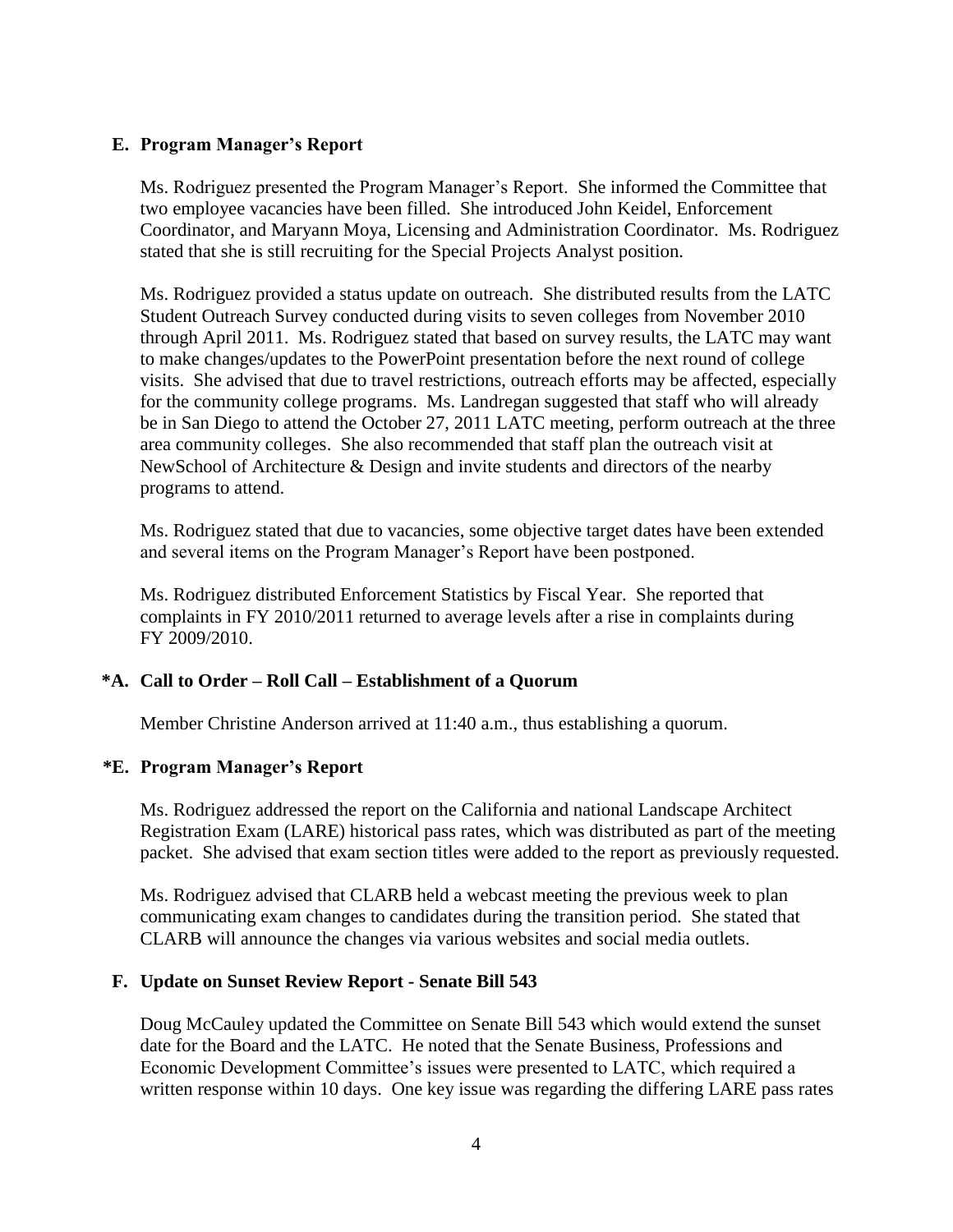in California versus other states. He stated that California has different eligibility standards, as well as more pathways to eligibility than other states, thus resulting in different outcomes. Mr. McCauley presented this response at the Sunset Review hearing on March 21, 2011 and it appeared satisfactory to the Committee. The Committee then introduced legislation to extend the Sunset date for the Board and LATC. Mr. McCauley advised that the bill is with the Assembly Appropriation Committee and will be heard after the Legislature's return from summer recess.

## **G. Report on Council of Landscape Architectural Registration Boards (CLARB)**

1. Review of CLARB Annual Meeting Agenda, Policies, and Procedures

Ms. Landregan stated that she received the agenda for the CLARB Annual Meeting in Chicago, IL, September 15-17.

Ms. Landregan noted recent developments on LARE testing procedures. She explained that exam sections C and E, which were previously in a written format, will be transferred to a computerized format. She said that the site planning section where the candidate would identify risky sites (for health and safety issues) has also been computerized. She stated that several multiple-choice sections have been added to the exam. Ms. Landregan explained that although the testing format will change, the material will not. She advised that these changes are still in process with full implementation expected by January 2013. The timeline was announced to candidates in writing by CLARB and ASLA on July 18, 2011, and Ms. Landregan covered various other ways in which CLARB plans to announce the changes to candidates.

Ms. Rodriguez suggested the LATC should inform the member boards of technical issues in viewing CLARB meeting webcasts. Ms. Landregan volunteered to email Veronica Meadows and Kreg Mebust to request that these issues be addressed and suggest that another meeting viewing option be offered, such as having a PowerPoint presentation available online. Ms. Landregan stated she will copy CLARB member boards on the email.

2. Review, Approve, and Ratify CLARB Nominating Committee Members Selection by Election Subcommittee

Ms. Landregan reported that she and Ms. Anderson met as a subcommittee and made recommendations for the Nominating Committee Members. Ms. Anderson stated the recommended nominees are Russell Y.J. Chung, Karen M. Cesare and Terry DuWan.

**Stephanie Landregan moved to ratify the ballot nominating committee**   $\bullet$ **members Russell Y.J. Chung, Karen M. Cesare, and Terry DuWan.**

**David Taylor seconded the motion.** 

**The motion carried 3-0.**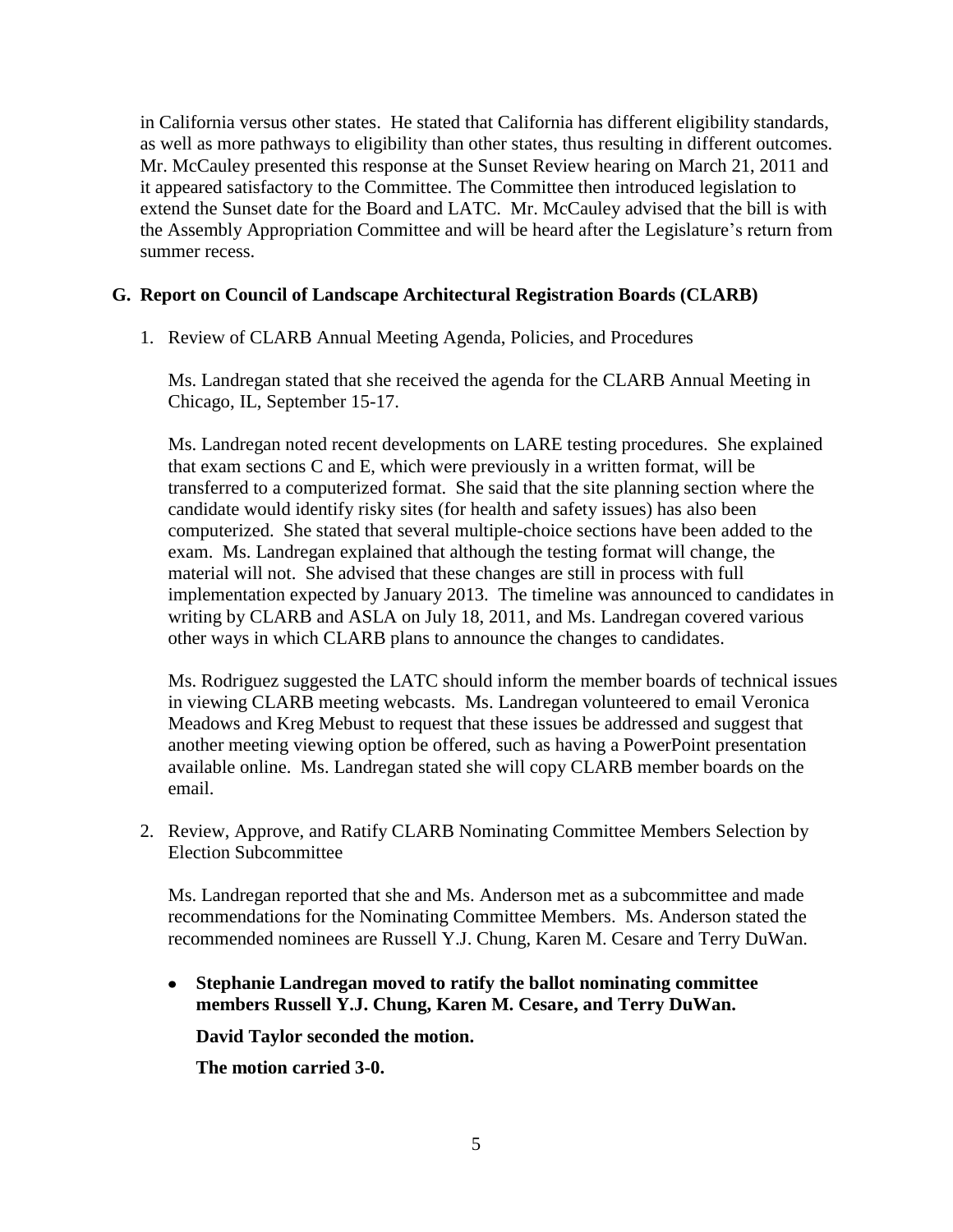3. Review and Approve Recommended Positions on Resolutions and Candidates Ballot

Ms. Landregan stated the nominations for the CLARB Board of Directors. Ms. Anderson stated that the positions of Vice-President and Treasurer are the only contested seats and recommended voting for Stephanie Landregan as Vice-President and Kreg Mebust for Treasurer. Mr. Taylor concurred.

As uncontested, Christine Anderson also recommended the following nominations for approval: Denise Husband, President; Dennis Bryers, President-Elect; Michael W. Breedlove, Karen M. Cesare and Russell Y.J. Chung, Nominating Committee members.

**Christine Anderson moved to approve the ballot for the CLARB Board of Directors recommending Stephanie Landregan for Vice-President, Kreg Mebust for Treasurer, Denise Husband for President, Dennis Bryers for President-Elect, Michael W. Breedlove for Nominating Committee member, Karen M. Cesare for Nominating Committee member, and Russell Y.J. Chung for Nominating Committee member.** 

**David Taylor seconded the motion.** 

**The motion carried 3-0.**

Ms. Anderson stated that she would like to be considered for CLARB Regional Alternate Director. As travel restrictions prevent attendance at the CLARB Annual Meeting, Ms. Landregan recommended submitting a paper ballot voting for Tom Sherry as Regional Director and Christine Anderson for Alternate Regional Director.

**Stephanie Landregan moved to approve the ballot recommending Tom Sherry as CLARB Regional Director and Christine Anderson for CLARB Alternate Regional Director.** 

**David Taylor seconded the motion.** 

**The motion carried 3-0.**

#### **\*B. Approve January 26-27, 2011 LATC Summary Report**

The LATC Summary Report was revisited for final vote with quorum present:

**David Taylor moved to approve the January 26-27, 2011, LATC Meeting Summary Report with the discussed changes.** 

**Stephanie Landregan seconded the motion.** 

**The motion carried 3-0.**

#### **\*D. Review and Approve Fiscal Year 2011-12 Strategic Plan**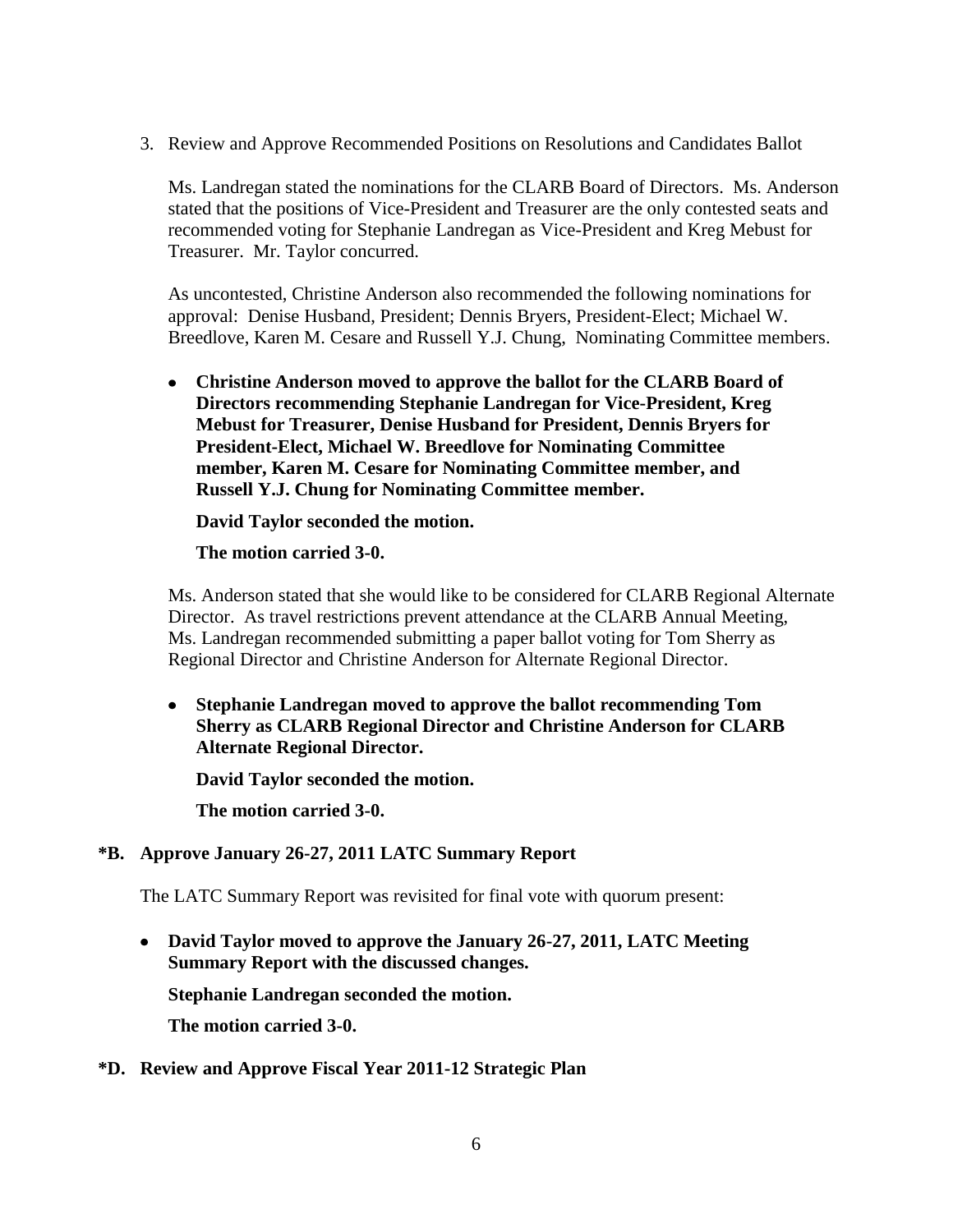The Fiscal Year 2011-2012 Strategic Plan final vote with quorum present was called after informing Ms. Anderson of recommended changes:

**Stephanie Landregan moved to approve the Fiscal Year 2011-2012 Strategic Plan.** 

**The Committee voted unanimously in favor.**

**The motion carried 3-0.**

# **H. Election of LATC Officers**

Ms. Landregan stated the one-year LATC officer terms run from the summer meeting to the following year's summer meeting.

Mr. Taylor nominated Ms. Anderson as Chair of the LATC. Ms. Landregan nominated Mr. Taylor as Vice-Chair.

**The Committee agreed to hold one vote on both officer nominations.**

**The Committee voted unanimously in favor.**

**The motion carried 3-0.**

# **I. Review Tentative Schedule and Confirm Future LATC Meeting Dates**

LATC members' tentative schedule is as follows:

- 1. Ms. Anderson will attend the Board meeting in Sacramento on September 15, 2011.
- 2. Ms. Landregan will attend the LATC meeting in San Diego on October 27, 2011.
- 3. The LATC will attend the January 2012 LATC strategic planning meeting, which does not have a set date.
- 4. Mr. Taylor will attend the Board meeting in San Diego, on December 7-8, 2011.

The next meeting agenda shall reflect the following agenda items:

- 1. Selection of LATC Extension Program Review Committee.
- 2. Review of the Education Subcommittee.
- 3. Status update on the regulatory packages for California Code of Regulations (CCR) section 2615 – Form of Examinations, CCR section 2620 – Education and Training Credits, and CCR section 2620.5 – Requirements for an Approved Extension Certificate Program.

# **Adjourn**

**Christine Anderson moved to adjourn.**